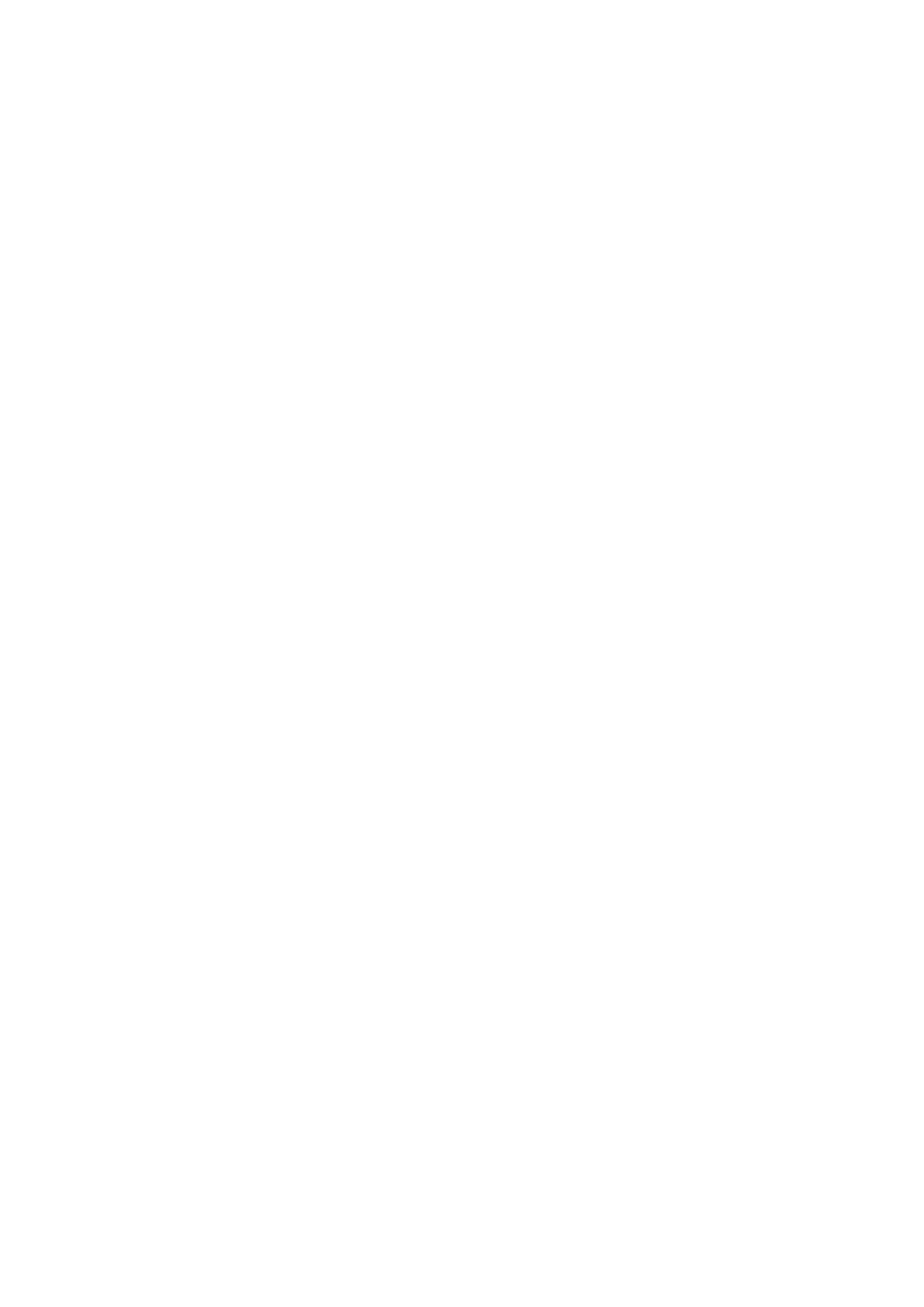**actIon:** *Place 6 counters of the same colour on the table.* **SAY:** How many counters are there?

| <b>Stage</b>     | <b>Strategy observed</b>                                              |
|------------------|-----------------------------------------------------------------------|
| $\bf{0}$         | Student cannot count 6 objects                                        |
|                  | <b>Correctly counts the 6 objects</b>                                 |
|                  |                                                                       |
| <b>DECISION:</b> | If "1" is circled in Task 1, CONTINUE the interview.                  |
|                  | If "0" is circled, rate the student at Stage 0 and STOP the interview |
|                  |                                                                       |
|                  |                                                                       |
|                  |                                                                       |
|                  |                                                                       |



| <b>Stage</b>     | Strategy opserved                                                                                                                                        |
|------------------|----------------------------------------------------------------------------------------------------------------------------------------------------------|
|                  | <b>Cannot solve the addition problem (Stage 1)</b>                                                                                                       |
| $2 - 3$          | Physically counts all the objects from 1 on materials (Stage 2)                                                                                          |
|                  | Correctly counts all the items from 1 by imaging (Stage 3)                                                                                               |
| 4                | <b>Counts on</b> e.g., 4, 5, 6, 7 or 5, 6, 7                                                                                                             |
| or higher        | Knows $3+4$                                                                                                                                              |
| <b>DECISION:</b> | If either "2-3" or "4" are circled in Task 2, CONTINUE the interview.<br>If "1" is circled, STOP the interview. If in any doubt, CONTINUE the interview. |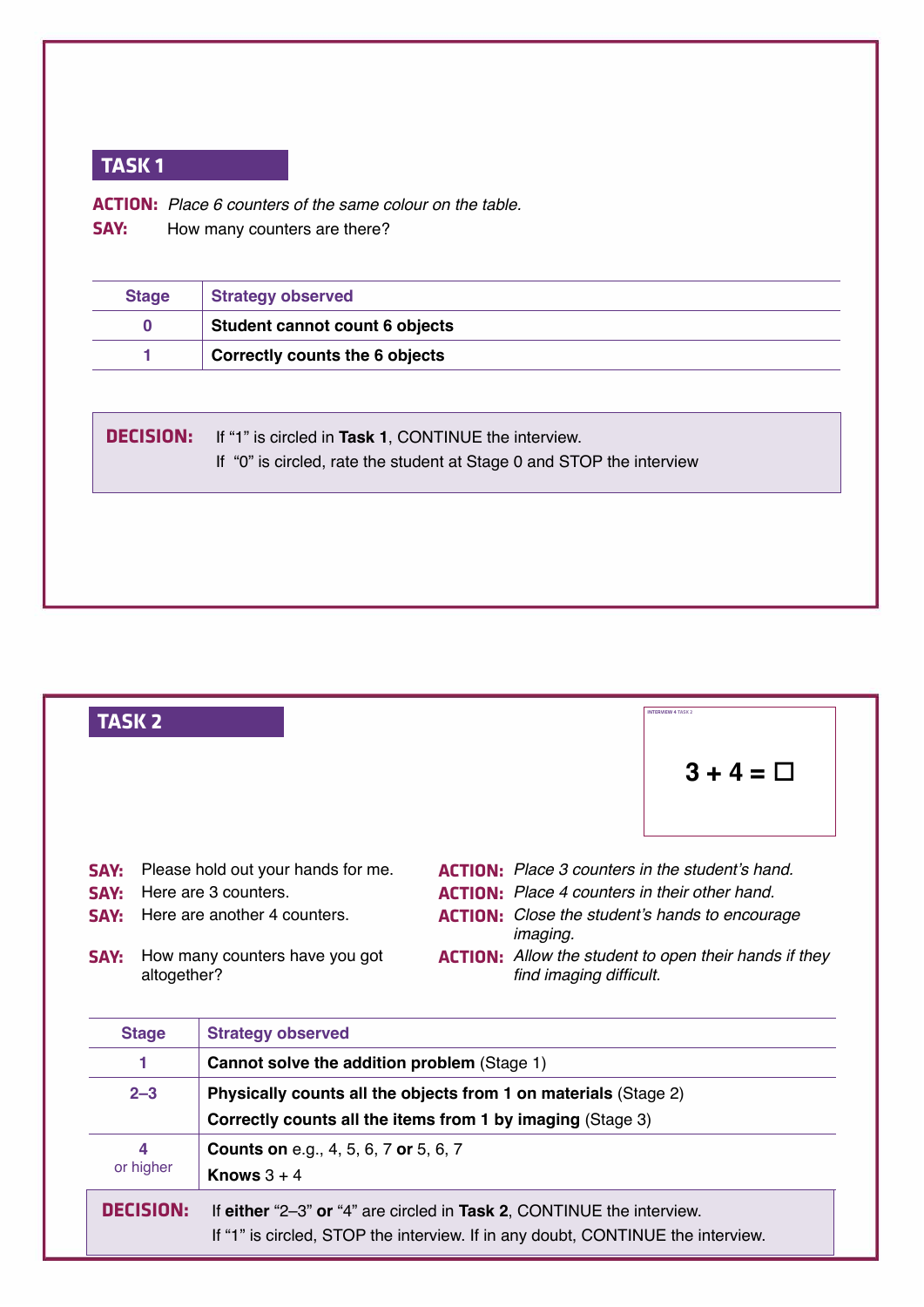

Interview 4 **Task 3 8 + 7 =**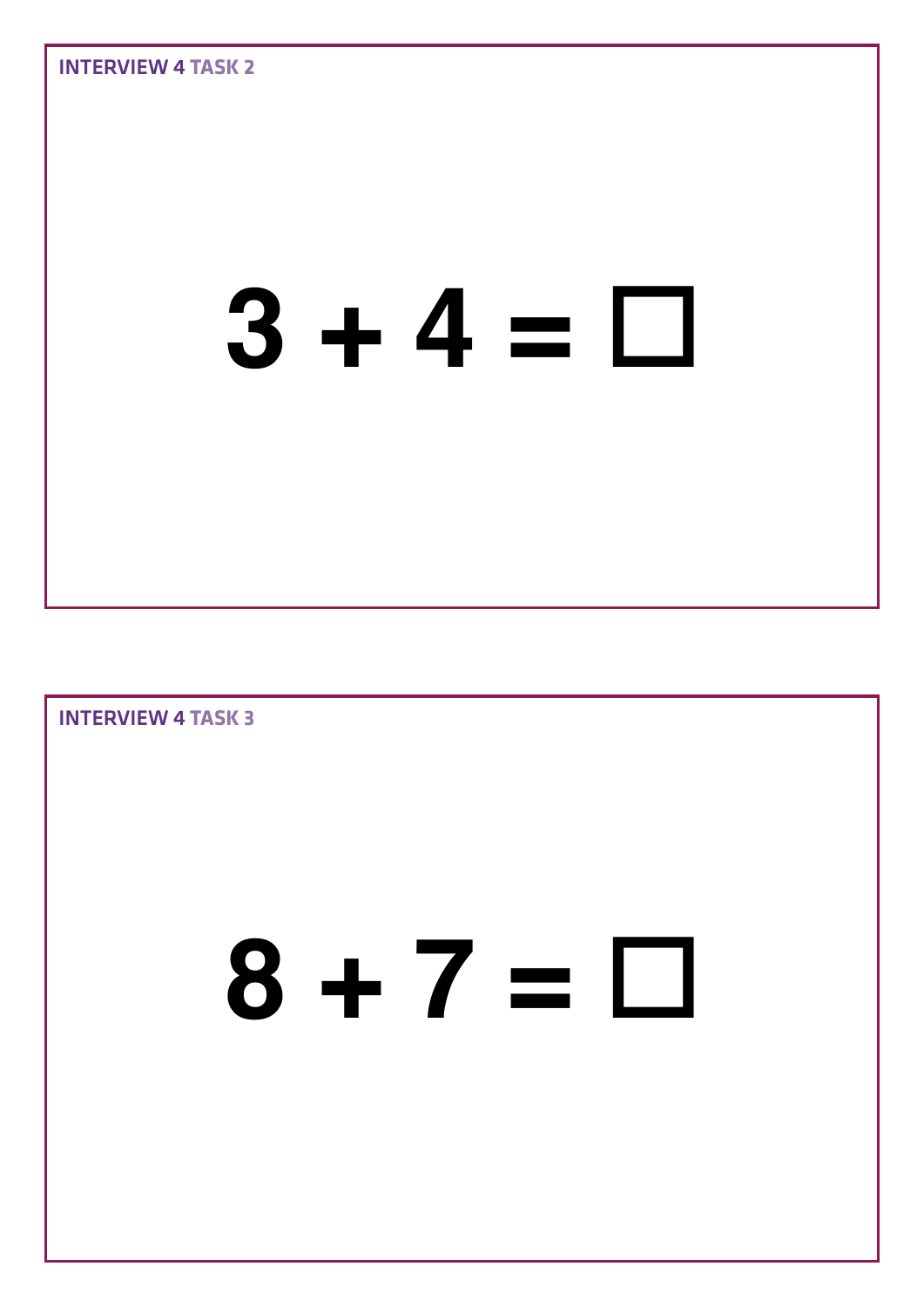**actIon:** *Place 8 counters under a card then place 7 under another card.* **Say:** Here are 8 counters, and here are 7 counters. How many counters are there altogether?

$$
8 + 7 = \square
$$

IntervIew 4 **taSk 3**

| <b>Stage</b>                | <b>Strategy observed</b>                                                                                                                                                                  |  |  |
|-----------------------------|-------------------------------------------------------------------------------------------------------------------------------------------------------------------------------------------|--|--|
| 3                           | <b>Cannot solve the problem</b> (After removing the cards – Stage 1)                                                                                                                      |  |  |
|                             | <b>Counts all objects from 1 on materials (Stage 2) e.g., 1, 2, 3, , 15</b>                                                                                                               |  |  |
|                             | Counts all objects from 1 by imaging (Stage 3) e.g., 1, 2, 3, , 15                                                                                                                        |  |  |
| 4                           | <b>Counts on</b> (Stage 4) <b>e.g.,</b> 9, 10, 11, , 14, 15 or 8, 9, 10, , 14, 15                                                                                                         |  |  |
| <b>Early 5</b><br>or higher | Uses a part-whole strategy e.g.,<br>- Making to ten e.g., $8 + 2 = 10$ ; $10 + 5 = 15$<br>- Doubling with compensation e.g., $7 + 7 = 14$ ; $14 + 1 = 15$ or $8 + 8 = 16$ ; $16 - 1 = 15$ |  |  |
|                             | - Addition fact e.g., $8 + 7 = 15$                                                                                                                                                        |  |  |



- Multiplication fact e.g.,  $5 \times 5 = 25$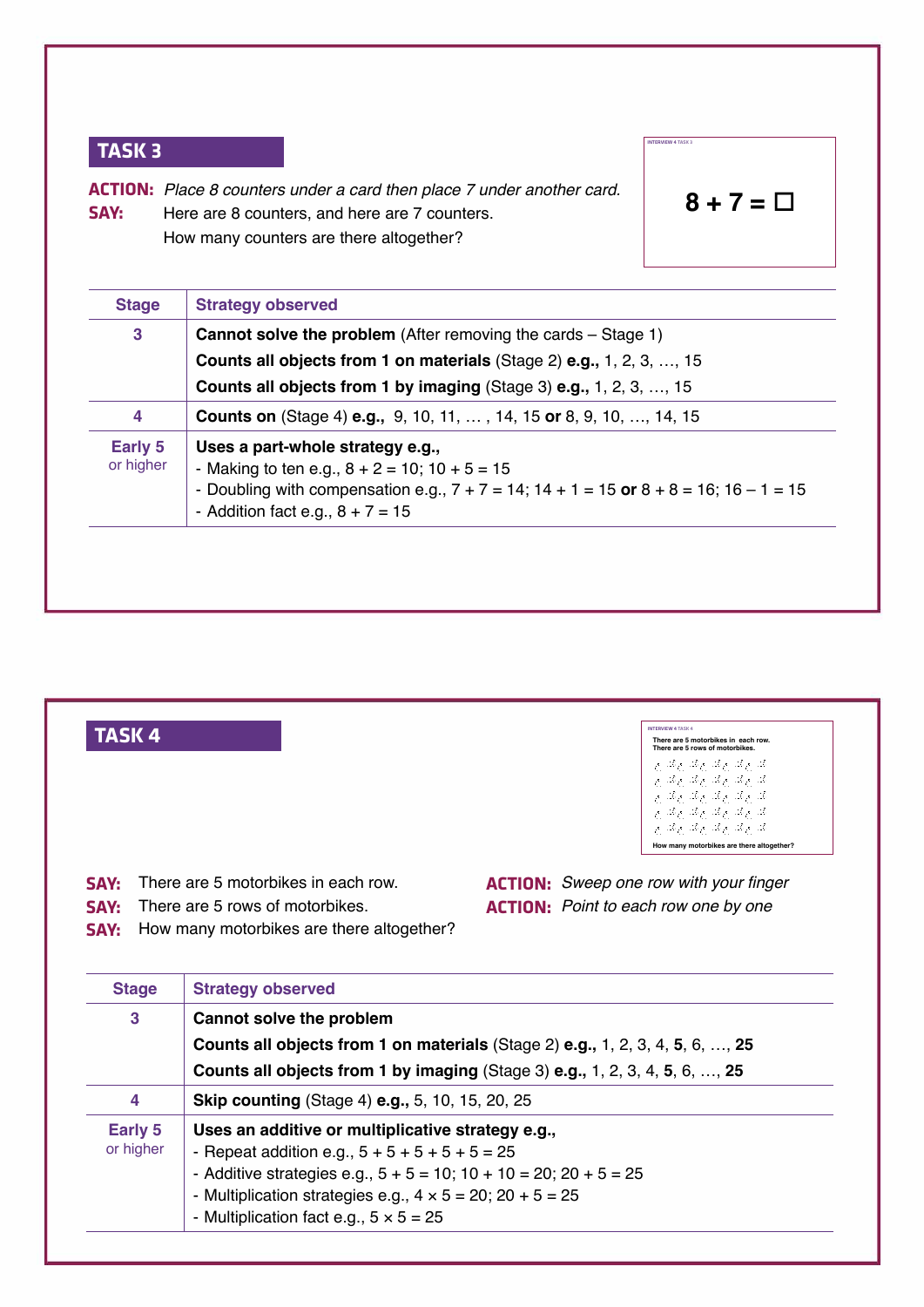#### **There are 5 motorbikes in each row. There are 5 rows of motorbikes.**



**How many motorbikes are there altogether?**

# Interview 4 **Task 5 You have 12 lollipops for your party. A quarter of the lollipops are lemon. How many lemon lollipops are there?**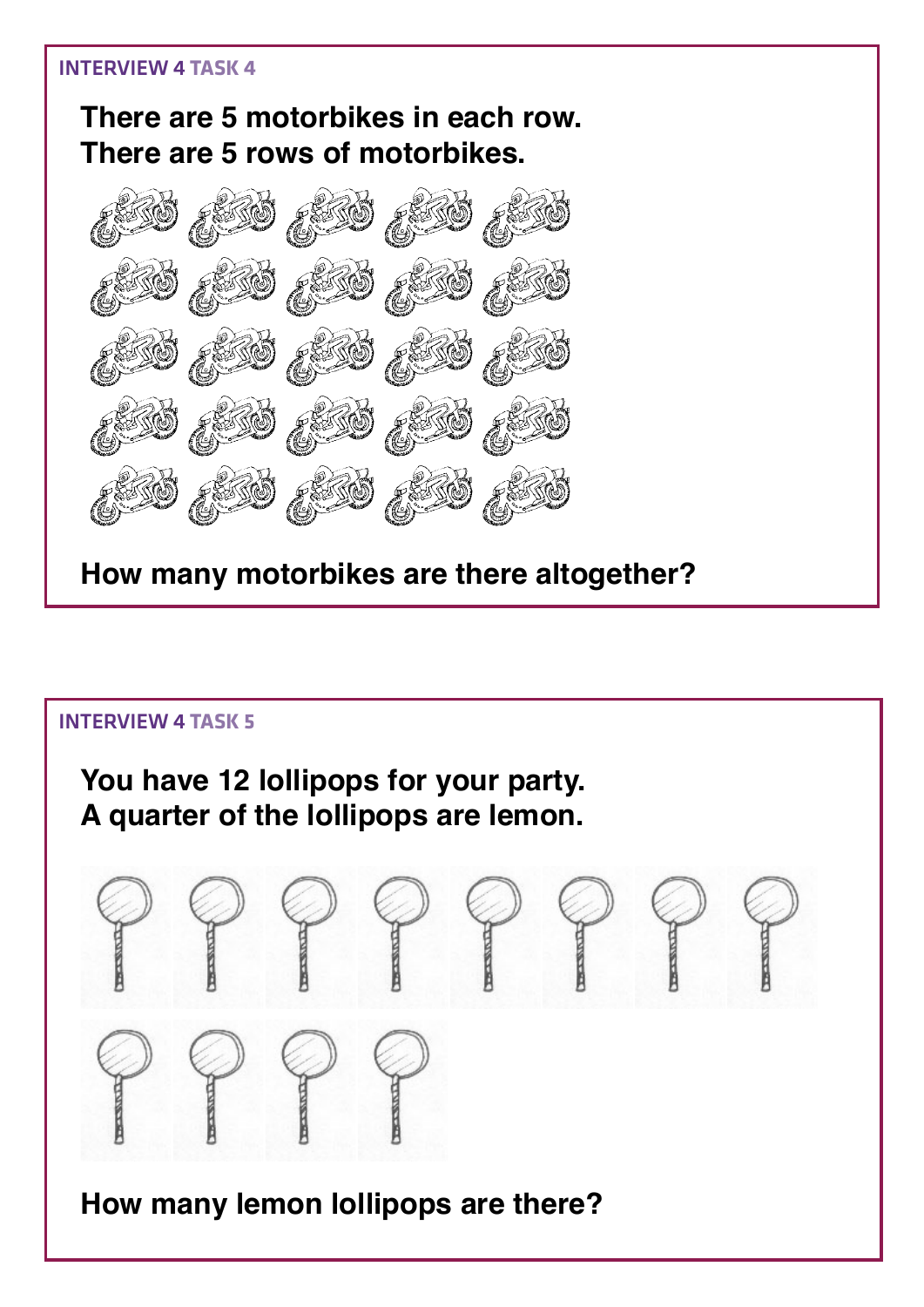|      | <b>ACTION:</b> Provide 12 counters (lollipops).<br>Allow the student access to these counters if necessary. |
|------|-------------------------------------------------------------------------------------------------------------|
| SAY: | You have 12 lollipops for your party.                                                                       |
|      | A quarter of the lollipops are lemon.                                                                       |
|      | How many lemon lollipops are there?                                                                         |

*Note: Say "fourth" instead of "quarter" if this is more familiar to your student.*

| <b>Stage</b>     | <b>Strategy observed</b>                                                                  |
|------------------|-------------------------------------------------------------------------------------------|
| $2 - 4$          | Cannot solve the problem                                                                  |
|                  | Equally shares the lollipops, on materials or by imaging (Stage 2–4)                      |
| Early 5          | Uses an additive or multiplicative strategy e.g.,                                         |
| or higher        | - Additive partitioning e.g., $6 + 6 = 12$ and $3 + 3 + 3 + 3 = 12$                       |
|                  | - Multiplication or division strategy e.g., $3 \times 3 = 9$ ; $9 + 3 = 12$               |
|                  | - Multiplication or division fact e.g., $4 \times 3 = 12$ or $12 \div 4 = 3$              |
|                  |                                                                                           |
| <b>DECISION:</b> | If any "E5" are circled in Tasks 3, 4 or 5, or if the "4s" are circled in both Task 3 and |
|                  | <b>Task 4. CONTINUE the interview.</b>                                                    |

#### **taSk 6**

**Say:** Janine has \$49 in her piggy bank. She gets \$27 for her birthday. How much money has Janine got now?



IntervIew 4 **taSk 5**

**You have 12 lollipops for your party. A quarter of the lollipops are lemon.** 

 $P$ 

P  $P$ 

PP

**How many lemon lollipops are there?** 

| <b>Stage</b>   | <b>Strategy observed</b>                                                                                                                                                                                                                                                   |
|----------------|----------------------------------------------------------------------------------------------------------------------------------------------------------------------------------------------------------------------------------------------------------------------------|
| Early 5        | Cannot solve the problem or Uses an earlier numeracy stage                                                                                                                                                                                                                 |
|                | <b>Counting on</b> (Stage 4) <b>e.g., 49, 50, 51, , 76</b>                                                                                                                                                                                                                 |
|                | <b>Skip counting in tens and ones (Stage 4) e.g., [49] 59, 69, 70, 71, , 76</b>                                                                                                                                                                                            |
|                | Repeat addition in tens and ones (Stage E5) e.g.,<br>$49 + 10 = 59$ ; $59 + 10 = 69$ ; 70, 71, , 76                                                                                                                                                                        |
|                | Mix of counting and part-whole strategies (Stage E5) e.g.,<br>$[49]$ 59, 69; 69 + 1 = 70; 70 + 6                                                                                                                                                                           |
| 5<br>or higher | Uses a part-whole strategy e.g.,<br>- Place value partitioning e.g., $(40 + 20) + (9 + 7) = 76$<br>- Adding on in parts e.g., $49 + 20 = 69$ ; $69 + 1 + 6 = 76$ or $40 + 27 = 67$ ; $67 + 9 = 76$<br>- Making to ten e.g., $49 + 27 = (49 + 1) + (27 - 1) = 50 + 26 = 76$ |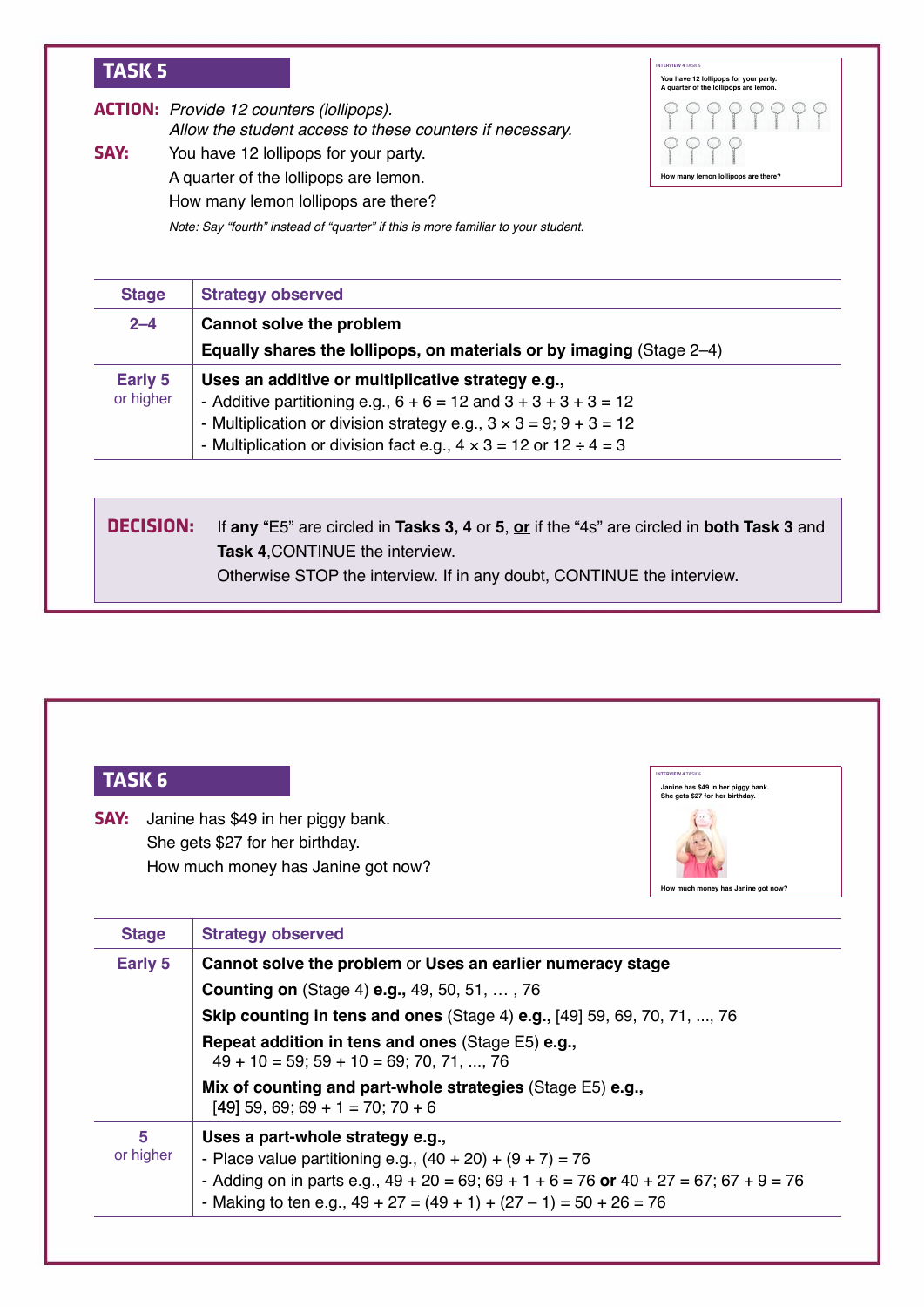**Janine has \$49 in her piggy bank. She gets \$27 for her birthday.**



**How much money has Janine got now?**

#### Interview 4 **Task 7**

**There are 110 students at a sports tournament. There are 10 students in each team.**



**How many teams are there?**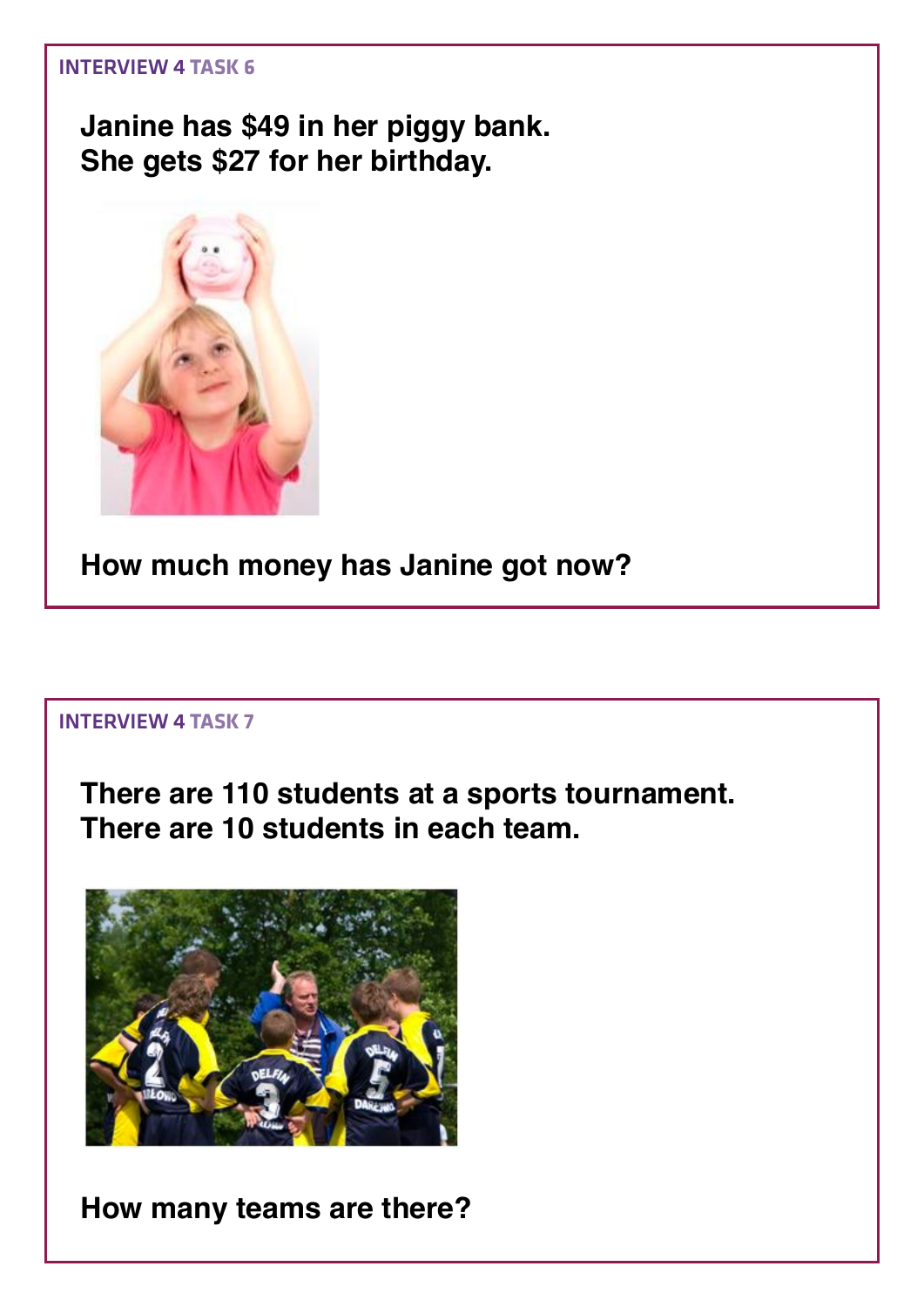**Say:** There are 110 students at a sports tournament. There are 10 students in each team. How many teams are there?



IntervIew 4 **taSk 8 There are 5 blue cars.** That is one-quarter  $\left(\frac{1}{4}\right)$  of the cars.

cars are there altogether?

| Early 5        | Cannot solve the problem or Uses an earlier numeracy stage                                                                                                                                                                                                                                                                       |
|----------------|----------------------------------------------------------------------------------------------------------------------------------------------------------------------------------------------------------------------------------------------------------------------------------------------------------------------------------|
|                | <b>Skip counting (Stage 4) e.g., 10, 20, 30, 40, , 110</b>                                                                                                                                                                                                                                                                       |
|                | <b>Repeated addition</b> (Stage E5) <b>e.g.</b> , $10 + 10 + 10 + 10 +  + 10 = 110$                                                                                                                                                                                                                                              |
| 5<br>or higher | Uses an additive or multiplicative strategy e.g.<br>- Additive strategies e.g., $10 + 10 = 20$ ; $20 + 20 = 40$ ; $40 + 40 = 80$ ; $8 + 2 + 1 = 11$<br>- Derive from multiplication facts e.g., $10 \times 10 = 100$ ; $100 + 10 = 110$ ; $10 + 1 = 11$<br>- Multiplication facts e.g., $11 \times 10 = 110$ so the answer is 11 |

#### **taSk 8**

**SAY:** There are 5 blue cars. That is one-quarter of the cars. How many cars are there altogether?

*Note: Say "fourth" instead of "quarter" if this is more familiar to your student.*

| <b>Stage</b>   | <b>Strategy observed</b>                                                                     |
|----------------|----------------------------------------------------------------------------------------------|
| Early 5        | Cannot solve the problem or Uses an earlier numeracy stage                                   |
|                | <b>Counting strategy</b> (Stage 2–4) <b>e.g.,</b> 1, 2, 3, 4, 5, 6, , 10, 11, , 15, 16, , 20 |
| 5<br>or higher | Uses an addition or multiplication strategy e.g.,                                            |
|                | - Additive strategies e.g., $5 + 5 = 10$ ; $10 + 5 = 15$ ; $15 + 5 = 20$                     |
|                | - Multiplication facts e.g., $5 \times 4 = 20$ or $20 \div 4 = 5$                            |

**decISIon:** If **any** "5" are circled in **Tasks 6, 7** or **8**, CONTINUE the interview. If **only** "E5" are circled, STOP the interview. If in any doubt, CONTINUE the interview.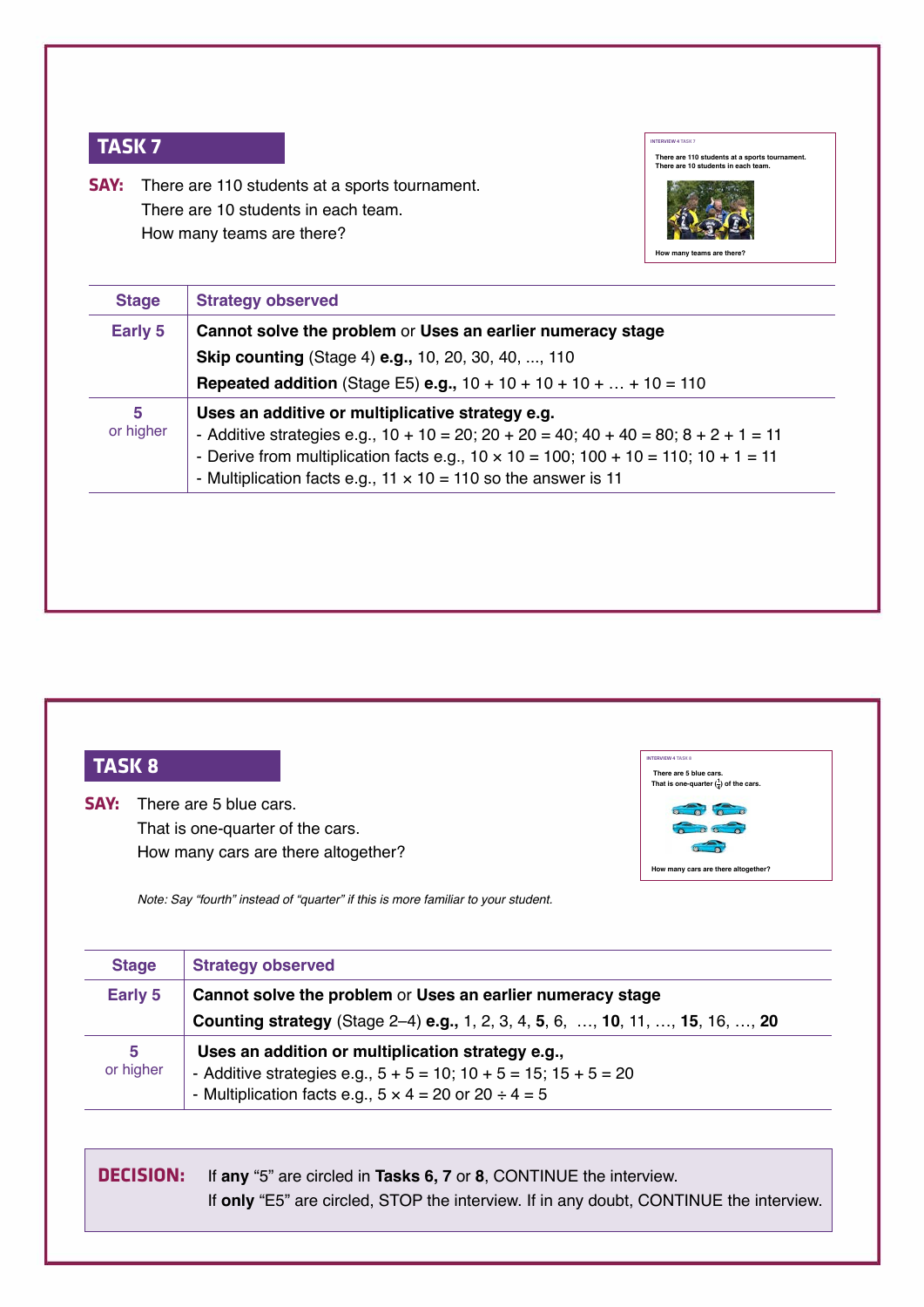

**147 lambs had already been born. Another 36 lambs were born.**



**How many lambs were there altogether?**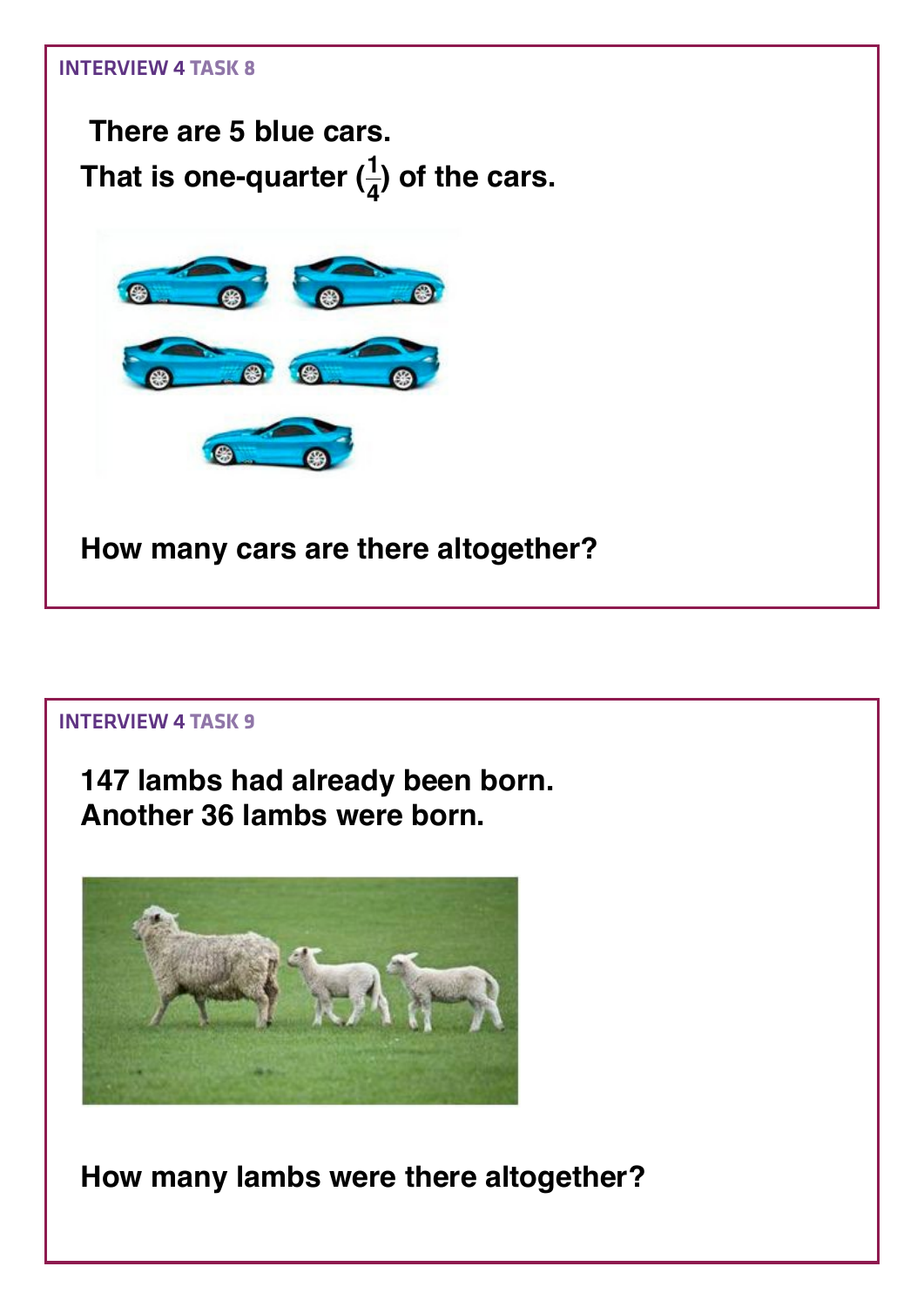| <b>INTERVIEW 4 TASK 9</b><br>147 lambs had already been born.<br>Another 36 lambs were born.                                                                                                                                   |
|--------------------------------------------------------------------------------------------------------------------------------------------------------------------------------------------------------------------------------|
| 147 lambs had already been born.<br>Another 36 lambs were born.<br>How many lambs were there altogether?<br>How many lambs were there altogether?                                                                              |
| <b>Strategy observed</b>                                                                                                                                                                                                       |
| Cannot solve the problem or Uses an earlier numeracy stage                                                                                                                                                                     |
| <b>Skip counting in tens and ones (Stage 4) e.g., [147] 157, 167, 177, 178, 179, , 183</b>                                                                                                                                     |
| <b>Repeat addition in tens and ones (Stage E5) e.g.,</b><br>$147 + 10 + 10 + 10 + 1 + 1 +  + 1 = 183$                                                                                                                          |
| Mix of counting and part-whole strategies (Stage E5) e.g.,<br>$147 + 10 + 10 + 10 = 177$ ; $177 + 3 + 3 = 183$                                                                                                                 |
| Attempts part-whole strategy with error (Stage E5) e.g., 173 (no carrying)                                                                                                                                                     |
| Uses a part-whole strategy e.g.,<br>- Place value partitioning e.g., $(140 + 30) + (7 + 6) = 170 + 13 = 183$<br>- Adding on in parts e.g., $147 + 30 = 177$ ; $177 + 3 + 3 = 183$ or<br>$140 + 36 = 176$ ; $176 + 4 + 3 = 183$ |
|                                                                                                                                                                                                                                |



**SAY:** You have 60 chairs to put around some tables. Five chairs fit around each table. How many tables do you need?



| <b>Stage</b> | <b>Strategy observed</b>                                                                         |
|--------------|--------------------------------------------------------------------------------------------------|
| 5            | Cannot solve the problem or Uses an earlier numeracy stage                                       |
|              | Uses an additive strategy e.g.,                                                                  |
|              | - Skip counting (Stage 4) e.g., 5, 10, 15, 20, 25, , 60 or 60, 55, 50, , 5                       |
|              | - Repeated addition (Stage E5) e.g., $5 + 5 + 5 +  + 5 = 60$                                     |
|              | - Doubling additively (Stage 5) e.g., $5 + 5 = 10$ ; $10 + 10 = 20$ ; $20 + 20 + 20 = 60$        |
| Early 6      | Uses a multiplicative strategy e.g.,                                                             |
| or higher    | - Doubling and halving e.g., $6 \times 10 = 60$ ; $12 \times 5 = 60$ so the answer is 12         |
|              | - Derives from multiplication facts e.g., $10 \times 5 = 50$ ; $2 \times 5 = 10$ ; $10 + 2 = 12$ |
|              | - Multiplication facts e.g., $5 \times 12 = 60$ or $60 \div 5 = 12$                              |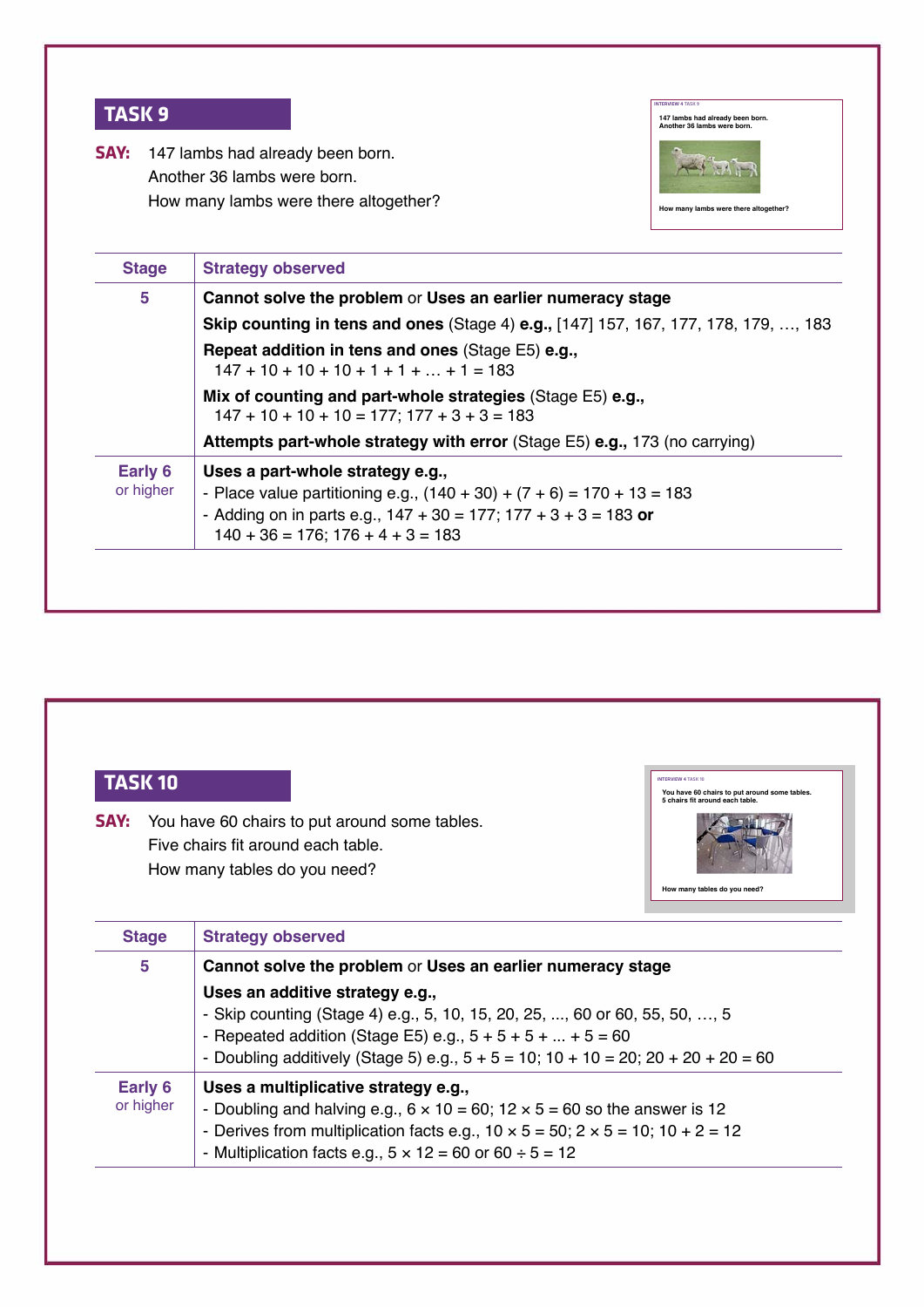#### **You have 60 chairs to put around some tables. 5 chairs fit around each table.**



**How many tables do you need?**

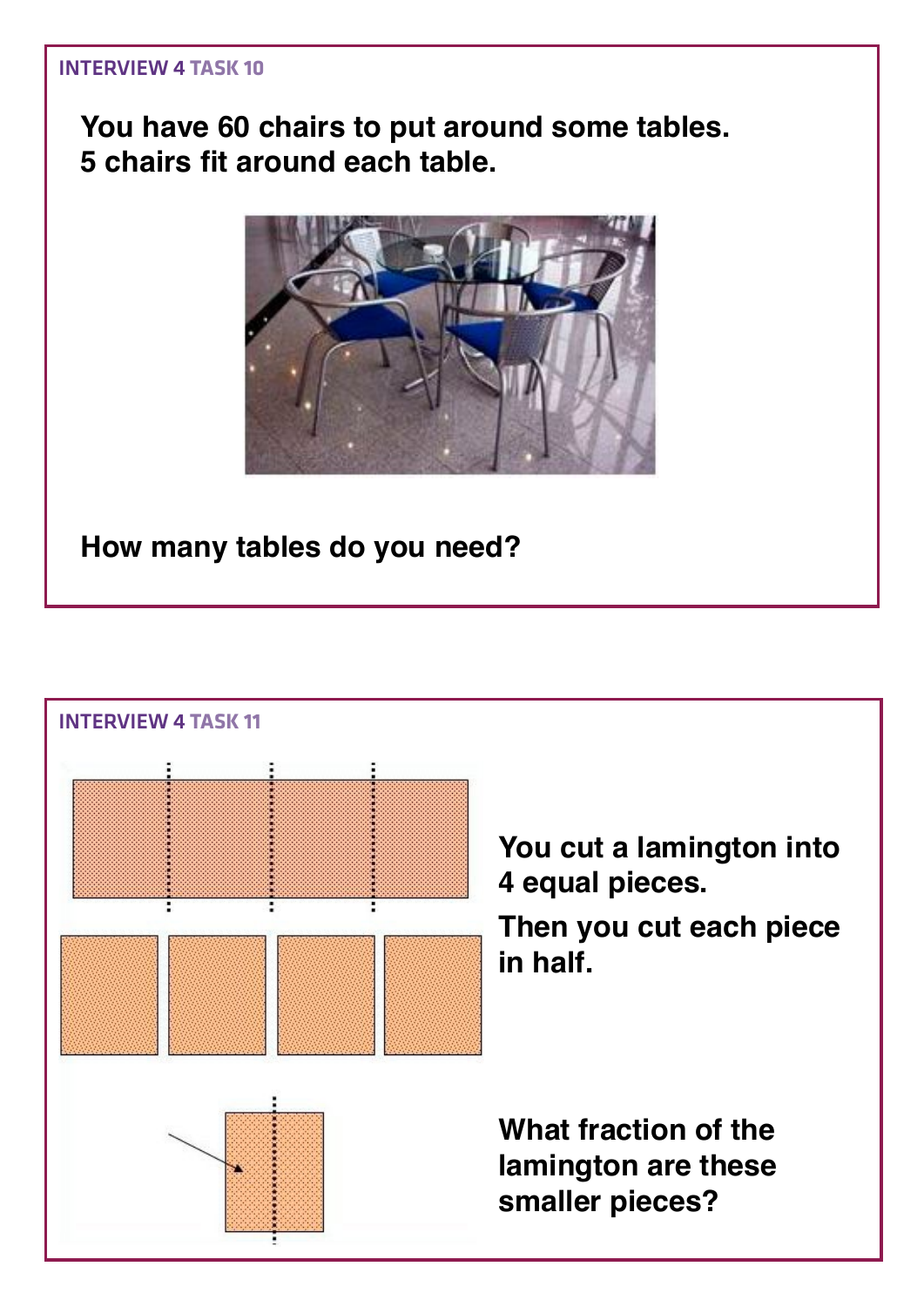

**SAY:** You cut a lamington into 4 equal pieces. Then you cut each piece in half. What fraction of the lamington are these smaller pieces?

| Cannot solve the problem OR Uses an earlier numeracy stage<br><b>Counting strategy</b> (Stage 4) <b>e.g.,</b> 1, 2, 3, , 8 so the pieces are eighths |
|------------------------------------------------------------------------------------------------------------------------------------------------------|
|                                                                                                                                                      |
|                                                                                                                                                      |
| Uses an additive or multiplicative strategy e.g.,                                                                                                    |
| - Additive strategy e.g., $2 + 2 + 2 + 2 = 8$ , so these pieces are quarters, and the smaller<br>ones are eighths                                    |
| - Multiplicative strategy e.g., $4 \times 2 = 8$ so the pieces are eighths                                                                           |
| If any "E6" are circled in Tasks 9, 10 or 11, CONTINUE the interview.                                                                                |
| If only "5" are circled, STOP the interview. If in any doubt, CONTINUE the interview.                                                                |
|                                                                                                                                                      |

#### **taSk 12**

**Say:** There are 143 calves on the farm. 89 of the calves are in the shed. How many calves are not in the shed?

| <b>INTERVIEW 4 TASK 12</b>                                             |  |
|------------------------------------------------------------------------|--|
| There are 143 calves on the farm.<br>89 of the calves are in the shed. |  |
|                                                                        |  |
|                                                                        |  |
|                                                                        |  |
| How many calves are not in the shed?                                   |  |

| <b>Stage</b>   | <b>Strategy observed</b>                                                                                                                                                                                                                                                                                                                                                                   |
|----------------|--------------------------------------------------------------------------------------------------------------------------------------------------------------------------------------------------------------------------------------------------------------------------------------------------------------------------------------------------------------------------------------------|
| Early 6        | Cannot solve the problem or Uses an earlier numeracy stage                                                                                                                                                                                                                                                                                                                                 |
|                | Mix of counting and part-whole strategies (Stage E5) e.g.,<br>$[89]$ 99, 109, , 139; 139 + 1 = 140; 140 + 3 = 143; 50 + 1 + 3                                                                                                                                                                                                                                                              |
|                | Attempts part-whole strategy with error (Stage 5) e.g.,<br>$143 - 90 = 53$ ; 53 - 1 = 52 (compensates in the wrong direction)                                                                                                                                                                                                                                                              |
| 6<br>or higher | Uses a part-whole strategy e.g.,<br>- Place value partitioning e.g., $(140 - 80) + (3 - 9) = 60 - 6 = 54$<br>- Reversibility e.g., $89 + 1 = 90$ ; $90 + 10 = 100$ ; $100 + 43 = 143$ ; $1 + 10 + 43 = 54$<br>- Rounding and compensation e.g., $143 - 90 = 53$ ; $53 + 1 = 54$<br>- Subtracting in parts e.g., $143 - 80 = 63$ ; $63 - 9 = 54$<br>- Equal additions e.g., $144 - 90 = 54$ |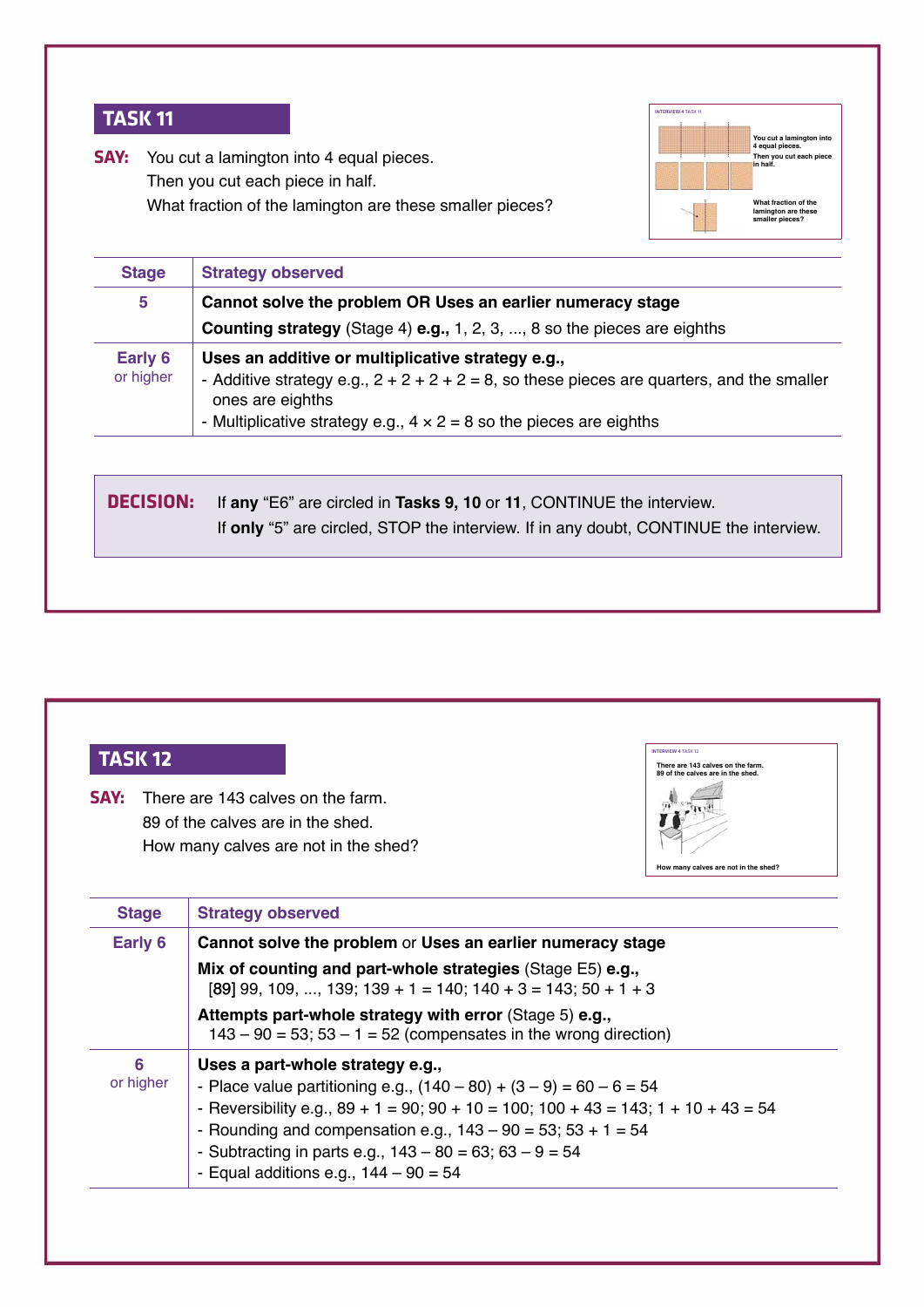**There are 143 calves on the farm. 89 of the calves are in the shed.**



**How many calves are not in the shed?**

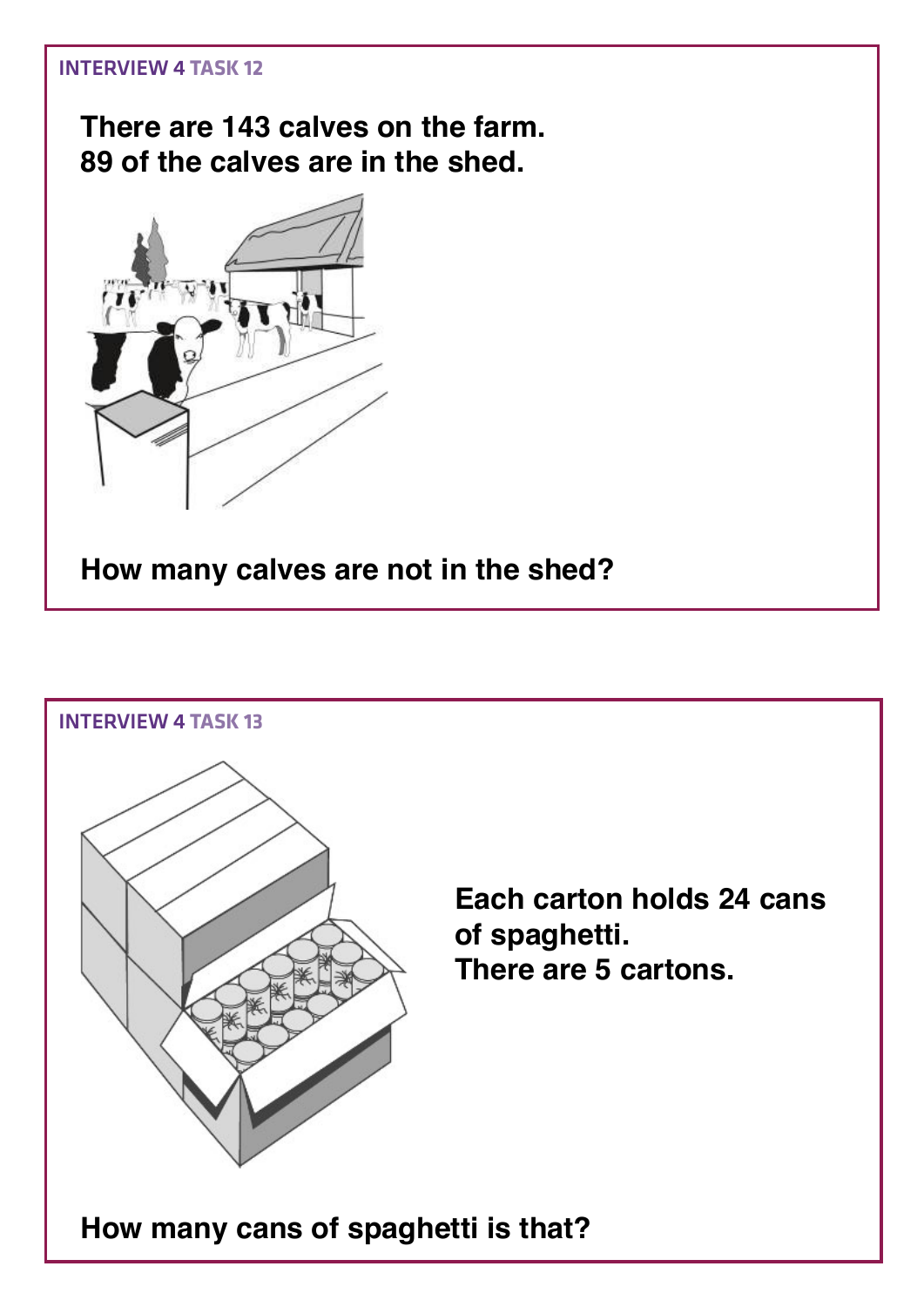**Say:** Each carton holds 24 cans of spaghetti. There are 5 cartons. How many cans of spaghetti is that?

> 3 2

3 2

 $1-\frac{2}{3}=\frac{1}{3}; \frac{1}{3}=8; \frac{2}{3}=2\times8=16$ 



| Early 6   | Cannot solve the problem or Uses an earlier numeracy stage                                     |
|-----------|------------------------------------------------------------------------------------------------|
|           |                                                                                                |
|           | Uses an additive strategy e.g.,                                                                |
|           | - Doubling additively (Stage 5) e.g., $24 + 24 = 48$ ; $48 + 48 = 96$ ; $96 + 24 = 120$        |
| 6         | Uses a multiplicative strategy e.g.,                                                           |
| or higher | - Place value partitioning e.g., $5 \times 24 = (5 \times 20) + (5 \times 4) = 100 + 20 = 120$ |
|           | - Doubling and halving e.g., $5 \times 24 = 10 \times 12 = 120$                                |
|           | - Derived from a known fact e.g., $25 \times 5 = 125$ ; $125 - 5 = 120$                        |

| <b>TASK 14</b> |                                                                                                                                     | INTERVIEW 4 TASK 1<br>There are 8 swans on the lake.<br>The other two-thirds $(2)$ of the birds on the lake<br>are ducks. |
|----------------|-------------------------------------------------------------------------------------------------------------------------------------|---------------------------------------------------------------------------------------------------------------------------|
| SAY:           | There are 8 swans on the lake.<br>The other two-thirds of the birds on the lake are ducks.<br>How many ducks are there on the lake? | How many ducks are there on the lake?                                                                                     |
| <b>Stage</b>   | <b>Strategy observed</b>                                                                                                            |                                                                                                                           |
| Early 6        | Cannot solve the problem or Uses an earlier numeracy stage                                                                          |                                                                                                                           |
|                | Uses additive strategies only (Stage 5) e.g.,<br>$8 + 8 + 8 = 24$ so 24 birds in total; $8 + 8 = 16$                                |                                                                                                                           |
| 6              | Uses multiplicative strategies e.g.,                                                                                                |                                                                                                                           |

**decISIon:** If **any** "6" are circled in **Tasks 12, 13** or **14**, CONTINUE the interview. If **only** "E6" are circled, STOP the interview. If in any doubt, CONTINUE the interview.

multiplies (or adds) to get i.e., 2 × 8 = 16 [**or** 8 + 8 = 16] **or**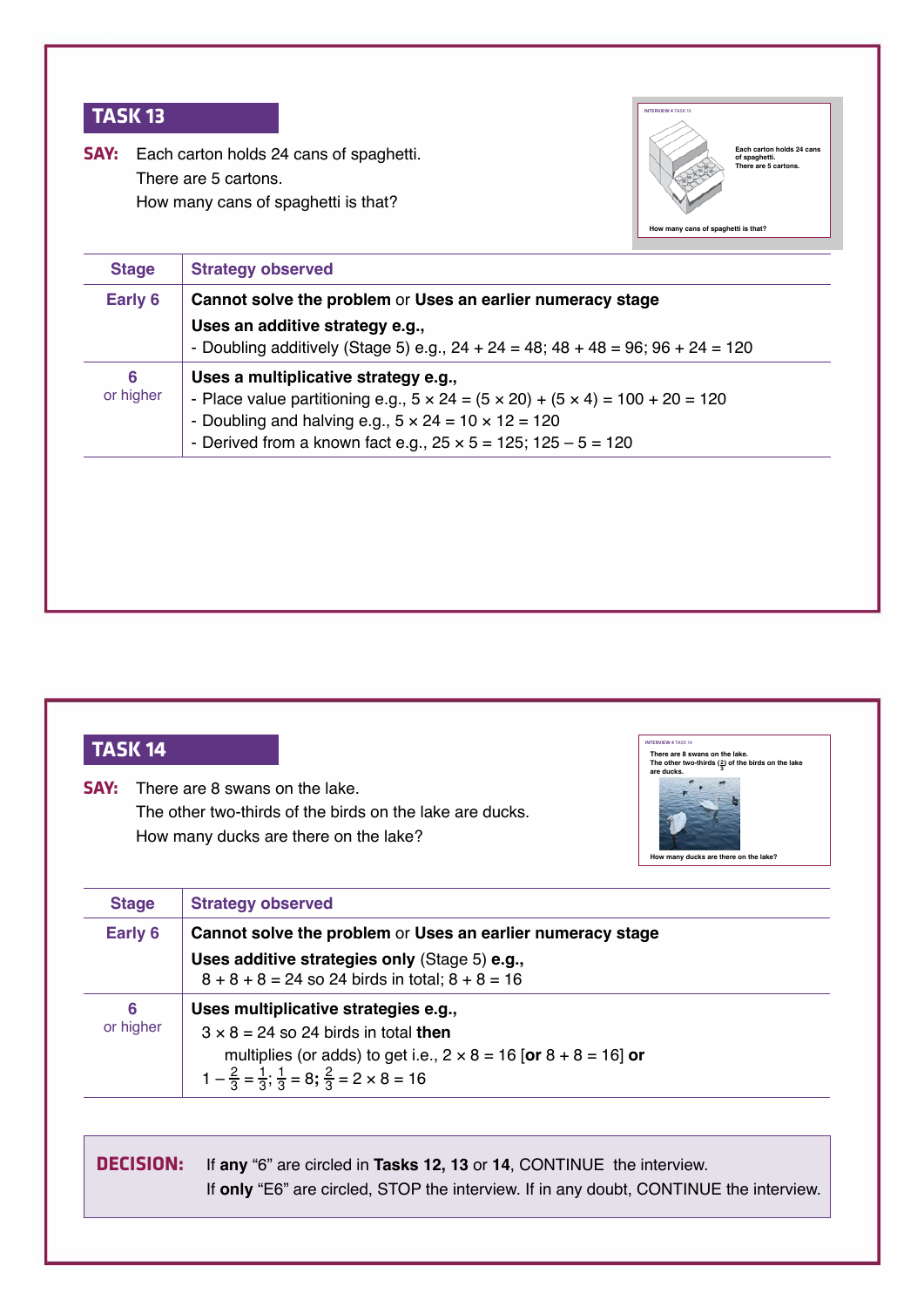**There are 8 swans on the lake. The other two-thirds (<sup>3</sup> <sup>2</sup>) of the birds on the lake are ducks.**



**How many ducks are there on the lake?**

#### Interview 4 **Task 15**

**Tony was 0.8 metres tall. Three years later he was 1.25 metres tall.**



**How much had he grown?**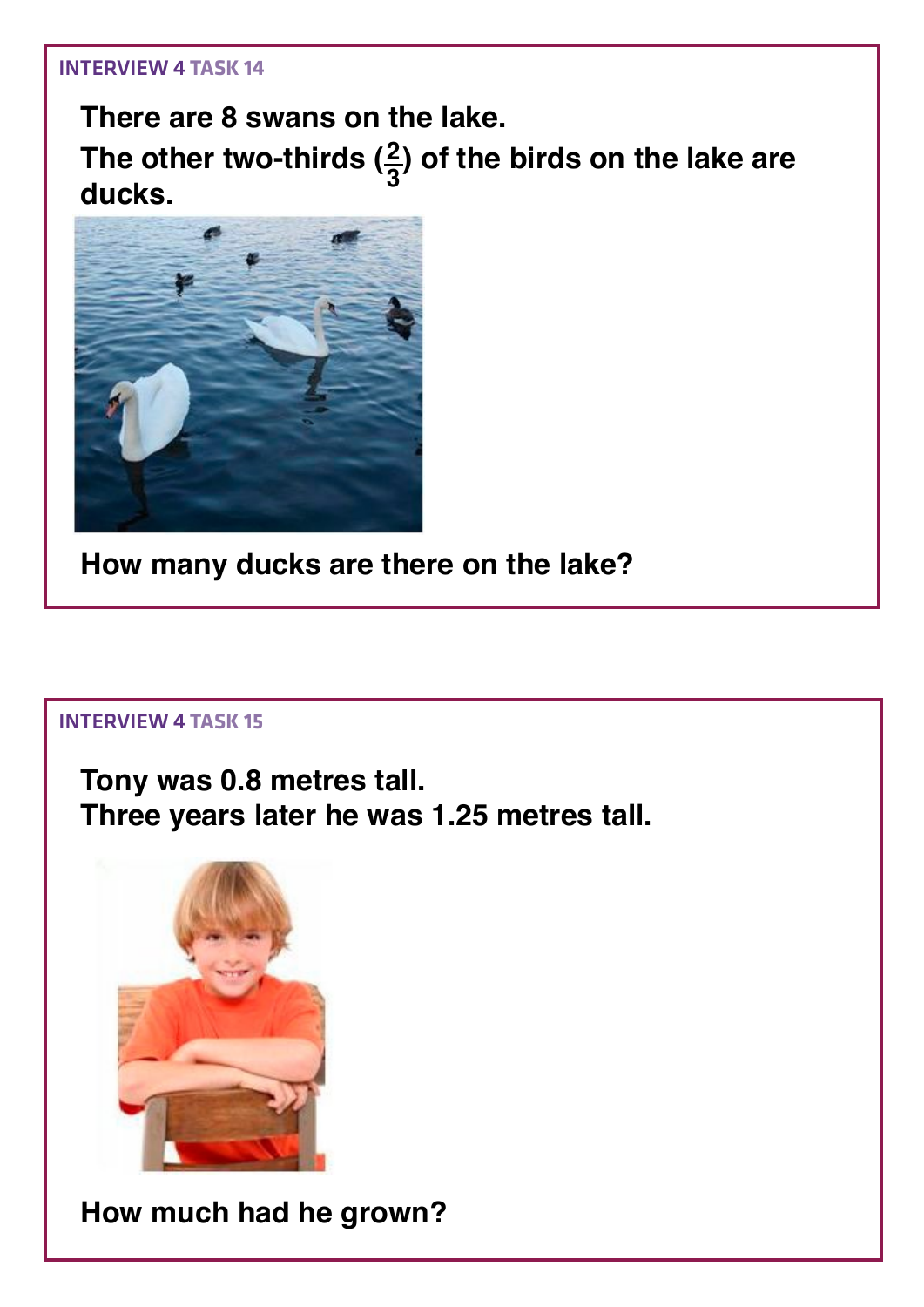**SAY:** Tony was 0.8 metres tall. Three years later he was 1.25 metres tall. How much had he grown?



IntervIew 4 **taSk 16**

**Each barrel weighs 27 kilograms. There are 7 barrels.** 

**How much do the barrels weigh altogether?**

| $6\phantom{1}6$      | Cannot solve the problem or Uses an earlier numeracy stage                                                                                                                                                                                                                                       |
|----------------------|--------------------------------------------------------------------------------------------------------------------------------------------------------------------------------------------------------------------------------------------------------------------------------------------------|
|                      | Misunderstands decimal place value (Stage 6) e.g.,<br>- Ignores the decimal points e.g., $125 - 8 = 117$ or<br>$125 - 80 = 45$ [Check to see if they self-correct to 0.45 or 45cm then code as "E7"]<br>- Treats numbers after the decimal as whole numbers e.g., $1.25 - 0.8$ "=" $1.17$        |
| Early 7<br>or higher | Uses part-whole strategies with decimal place value understanding e.g.,<br>- Place value partitioning e.g., $(1.2 - 0.8) + (0.05 - 0) = 0.4 + 0.05 = 0.45$<br>- Making to ones e.g., $0.8 + 0.2 = 1.0$ ; $1.0 + 0.25 = 1.25$ ; $0.2 + 0.25 = 0.45$<br>- Equal addition e.g., $1.45 - 1.0 = 0.45$ |

#### **taSk 16**

**SAY:** Each barrel weighs 27 kilograms. There are 7 barrels. How much do the barrels weigh altogether?

| <b>Stage</b>         | <b>Strategy observed</b>                                                                                                                                                                                                                                                                                                                                                                                            |
|----------------------|---------------------------------------------------------------------------------------------------------------------------------------------------------------------------------------------------------------------------------------------------------------------------------------------------------------------------------------------------------------------------------------------------------------------|
| $6\phantom{1}6$      | Cannot solve the problem or Uses an earlier numeracy stage                                                                                                                                                                                                                                                                                                                                                          |
|                      | Uses additive strategies (Stage 5) e.g.,<br>$27 + 27 = 54$ ; $54 + 54 = 108$ ; $108 + 108 = 216$ ; $216 - 27 = 189$                                                                                                                                                                                                                                                                                                 |
|                      | Uses a mix of multiplicative and additive strategies (Stage 6) e.g.,<br>$20 \times 7 = 140$ ; $140 + 7 + 7 + 7 + 7 + 7 + 7 + 7 = 189$                                                                                                                                                                                                                                                                               |
| Early 7<br>or higher | Uses a multiplicative strategy e.g.,<br>- Place value partitioning with basic facts e.g., $(20 \times 7) + (7 \times 7) = 140 + 49 = 189$ or<br>$(7 \times 30) - (7 \times 3) = 210 - 21 = 189$<br>- Derive from basic facts e.g., $(25 \times 4) + (25 \times 3) = 175$ ; 175 + 2 $\times$ 7 = 189 or<br>$10 \times 7 = 70$ so $20 \times 7 = 140$ ; $7 \times 5 = 35$ ; $7 \times 2 = 14$ ; $140 + 35 + 14 = 189$ |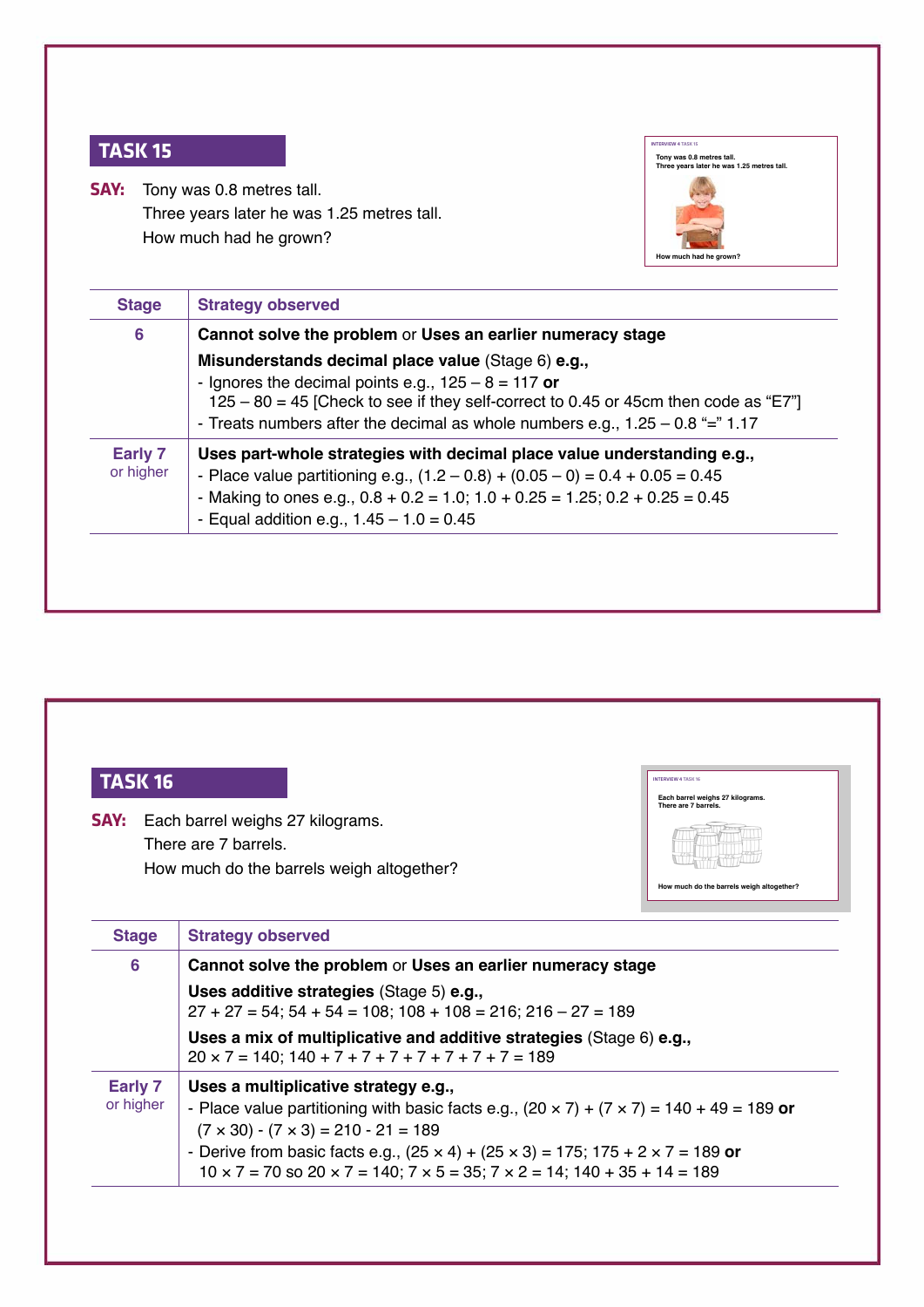

**Each barrel weighs 27 kilograms. There are 7 barrels.** 



**How much do the barrels weigh altogether?**

#### Interview 4 **Task 17**

**Yani wants to make 23 jugs of juice for a party.**  Each jug of juice takes one-fifth  $(\frac{1}{5})$  of a packet of **powder to make.** 



**How many packets of powder does Yani need?**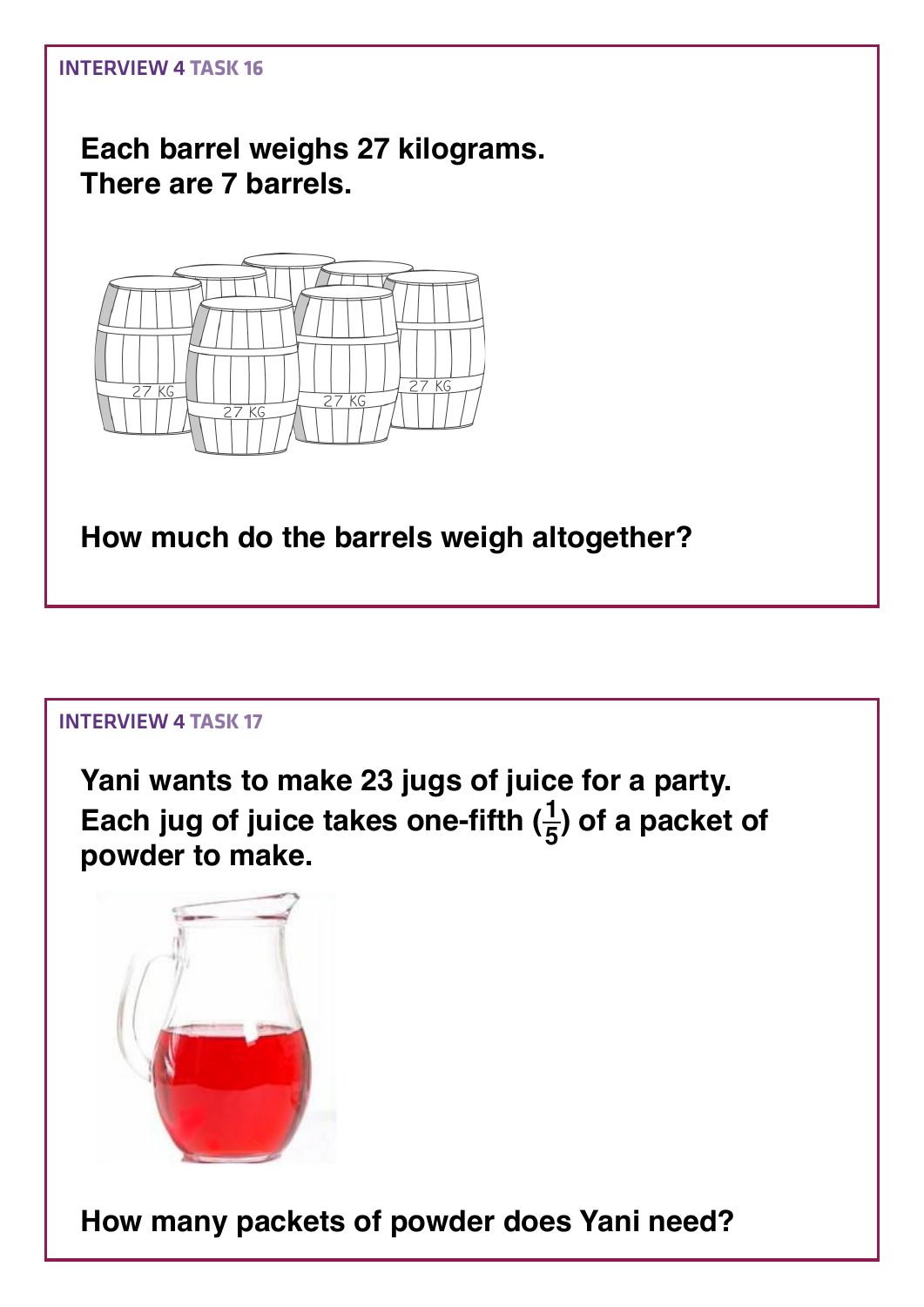**Say:** Yani wants to make 23 jugs of juice for a party. Each jug of juice takes one-fifth of a packet of powder to make. How many packets of powder does Yani need?



| <b>Stage</b>                | <b>Strategy observed</b>                                                                                                                                                                                                                                                                             |  |
|-----------------------------|------------------------------------------------------------------------------------------------------------------------------------------------------------------------------------------------------------------------------------------------------------------------------------------------------|--|
| 6                           | Cannot solve the problem or Uses an earlier numeracy stage                                                                                                                                                                                                                                           |  |
|                             | Uses additive strategies (Stage 5) e.g.,<br>$5 + 5 + 5 + 5 = 20$ so 4 packets make 20 jugs, 1 more sachet makes 25 jugs                                                                                                                                                                              |  |
| <b>Early 7</b><br>or higher | Uses a multiplicative strategy e.g.,<br>- Division with remainder e.g.,<br>$23 \div 5 = 4$ r 3, so 5 packets will make more than 23 jugs<br>$4 \times 5 = 20$ , for 20 jugs, so 5 packets would be needed<br>- Division with fraction e.g., 23 $\div$ 5 = 4 r 3 = $4\frac{3}{5}$ ; so need 5 packets |  |
| DECISION:                   | If any "E7" are circled in Tasks 15, 16 or 17, CONTINUE the interview.                                                                                                                                                                                                                               |  |
|                             | If only "6" are circled, STOP the interview. If in any doubt, CONTINUE the interview.                                                                                                                                                                                                                |  |



- Equal addition e.g.,  $0.9 - 0.67 = 0.93 - 0.7 = 0.23$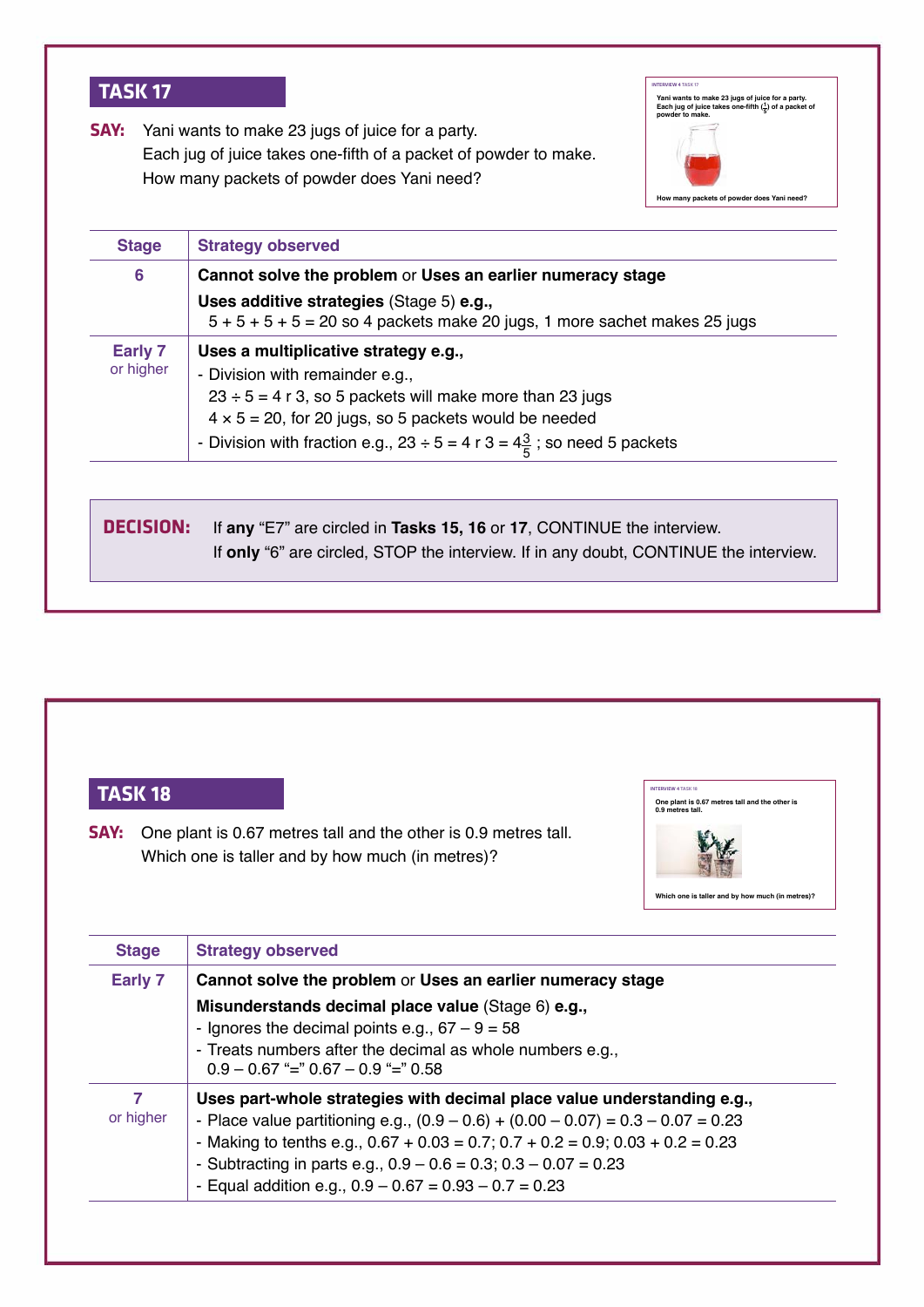#### **One plant is 0.67 metres tall and the other is 0.9 metres tall.**



**Which one is taller and by how much (in metres)?**

#### Interview 4 **Task 19**

**There are 330 children wanting to play rugby. Each team has 15 players.**



**How many teams will there be?**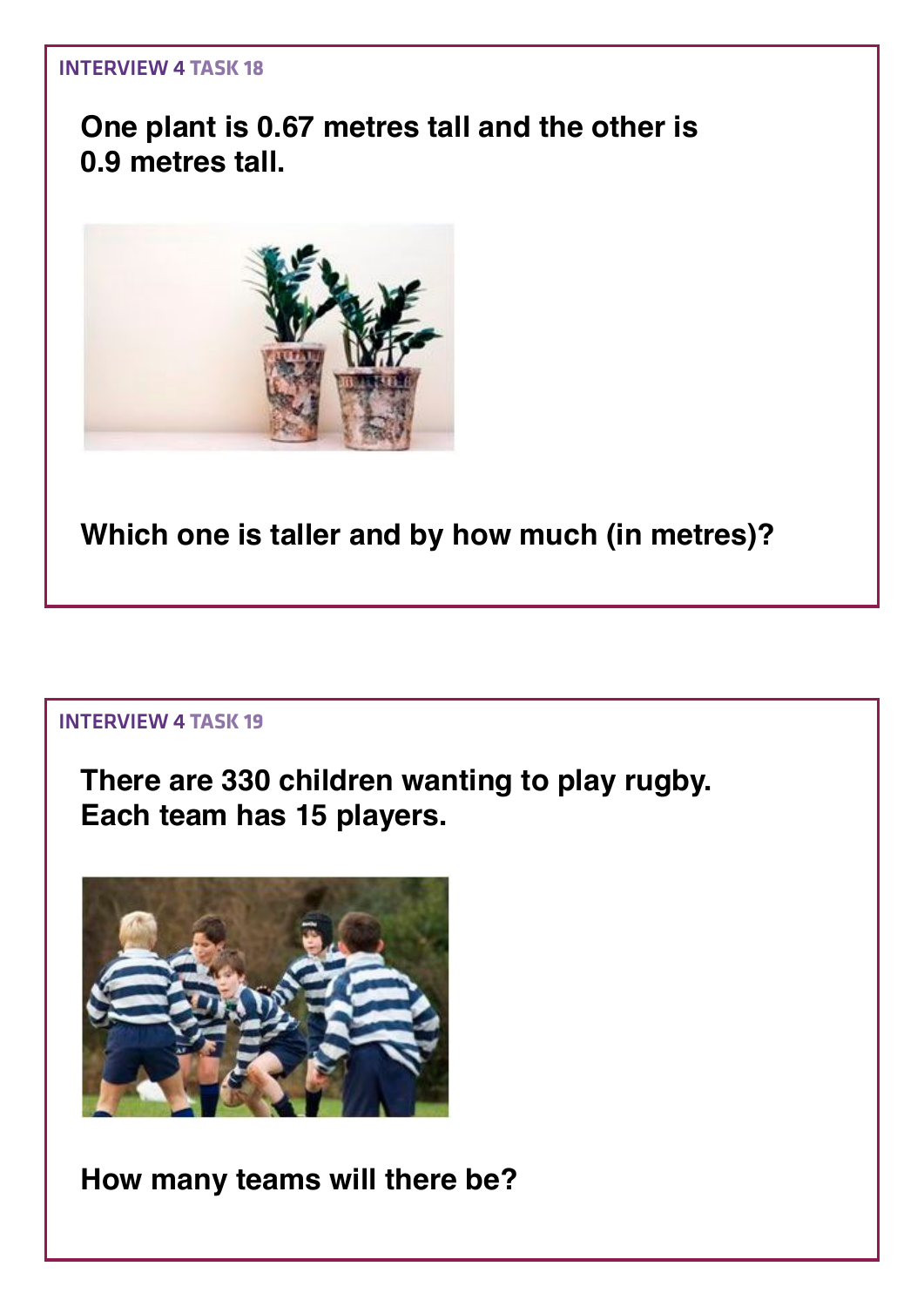**Say:** There are 330 children wanting to play rugby. Each team has 15 players. How many teams will there be?



| Early 7        | Cannot solve the problem or Uses an earlier numeracy stage<br>Uses a mix of multiplicative and additive strategies (Stage 6) e.g.,<br>$15 + 15 = 30$ ; $30 \times 10 = 300$ ; $300 + 30 = 330$ ; $20 + 2 = 22$                                                                                                                                                      |
|----------------|---------------------------------------------------------------------------------------------------------------------------------------------------------------------------------------------------------------------------------------------------------------------------------------------------------------------------------------------------------------------|
| 7<br>or higher | Uses multiplicative strategies e.g.,<br>- Partitioning e.g., $330 \div 15 = 330 \div (3 \times 5)$ ; $330 \div 3 = 110$ ; $110 \div 5 = 22$<br>- Doubling e.g., $330 \div 15 = 660 \div 30 = 22$<br>- Basic facts with adjustment e.g., $33 \div 3 = 11$ so $330 \div 30 = 11$ ; $11 \times 2 = 22$ or<br>$2 \times 15 = 30$ ; $20 \times 15 = 300$ ; $20 + 2 = 22$ |



| <b>Stage</b>   | Strategy                                                                                                                                                                                                                                                                                                                                                                 |
|----------------|--------------------------------------------------------------------------------------------------------------------------------------------------------------------------------------------------------------------------------------------------------------------------------------------------------------------------------------------------------------------------|
| <b>Early 7</b> | Cannot solve the problem or Uses an earlier numeracy stage                                                                                                                                                                                                                                                                                                               |
| 7<br>or higher | Uses an additive strategy e.g., $\frac{3}{4} + \frac{3}{4} = 1\frac{1}{2}$ , $1\frac{1}{2} + 1\frac{1}{2} = 3$ , $3 + 1\frac{1}{2} = 4\frac{1}{2}$<br>Uses a multiplicative strategy e.g., $6 \times \frac{3}{4} = (6 \times 3) \div 4 = \frac{18}{4} = 4\frac{1}{2}$ or<br>$\frac{1}{4}$ of 6 = $\frac{6}{4}$ = 1 $\frac{1}{2}$ ; 1 $\frac{1}{2}$ × 3 = 4 $\frac{1}{2}$ |

**decISIon:** If **any** "7" are circled in **Tasks 18, 19** or **20**, CONTINUE the interview. If **only** "E7" are circled, STOP the interview. If in any doubt, CONTINUE the interview.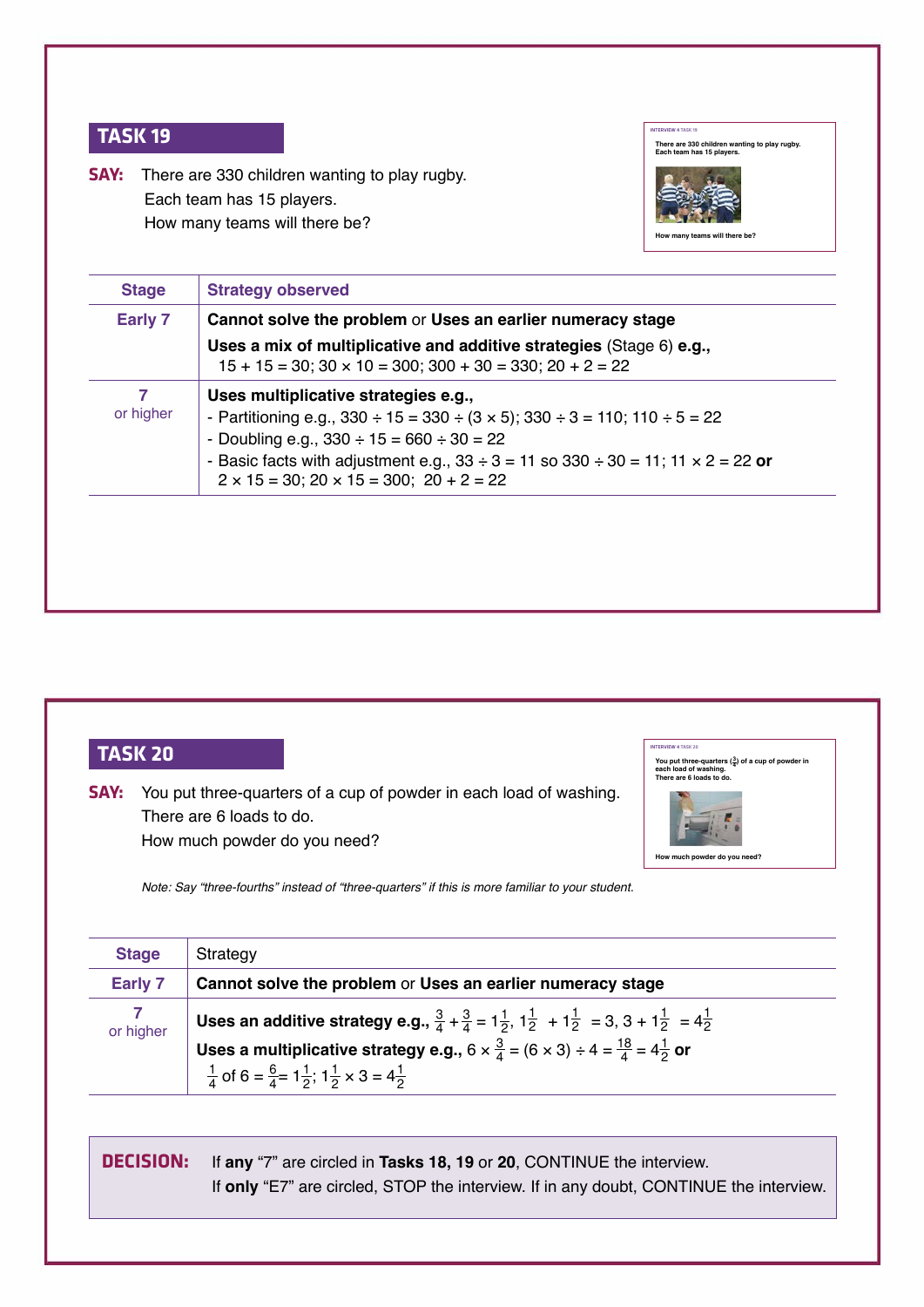**You put three-quarters (<sup>4</sup> <sup>3</sup>) of a cup of powder in each load of washing. There are 6 loads to do.** 



**How much powder do you need?**

#### Interview 4 **Task 21**

**Ron has to drive 18.5 kilometres to meet his friend.**  He gets a flat tyre after  $\frac{1}{5}$  of the trip.



**How far did he drive before he got a flat tyre?**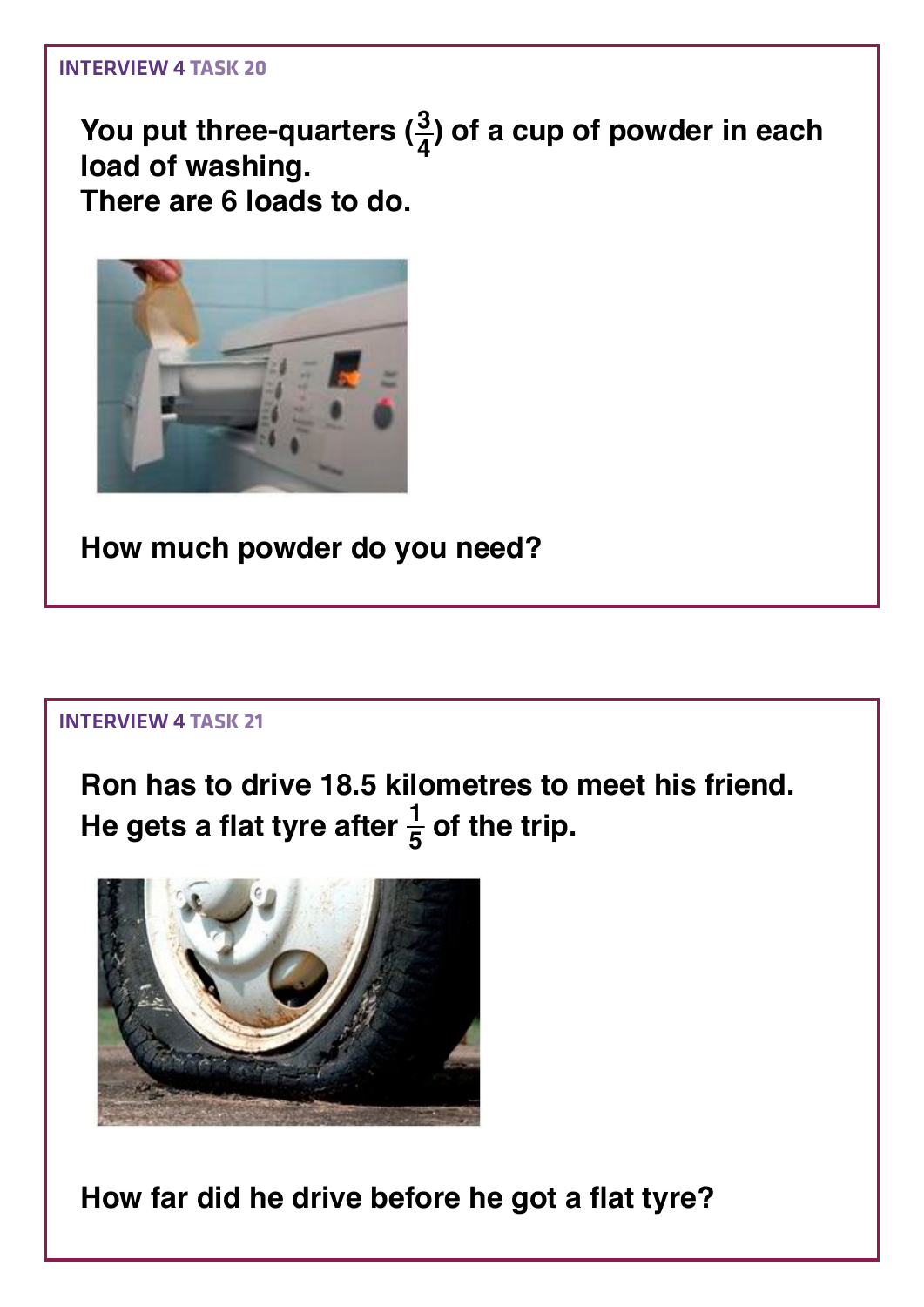**SAY:** Ron has to drive 18.5 kilometres to meet his friend. He gets a flat tyre after one-fifth of the trip. How far did he drive before he got a flat tyre?



| 7                           | Cannot solve the problem or Uses an earlier numeracy stage                                                                                                                                                                                                                                                                                                                                                                                                                                                                                                                                                                                                                                                                                                                                                       |  |
|-----------------------------|------------------------------------------------------------------------------------------------------------------------------------------------------------------------------------------------------------------------------------------------------------------------------------------------------------------------------------------------------------------------------------------------------------------------------------------------------------------------------------------------------------------------------------------------------------------------------------------------------------------------------------------------------------------------------------------------------------------------------------------------------------------------------------------------------------------|--|
|                             | Attempts multiplication strategy (Stage 6) e.g.,<br>$5 \times 3 = 15$ and $5 \times 4 = 20$ so the answer is between 3 and 4 (and over 3.5)                                                                                                                                                                                                                                                                                                                                                                                                                                                                                                                                                                                                                                                                      |  |
| <b>Early 8</b><br>or higher | Uses multiplication strategies e.g.,<br>- Uses decimal equivalent e.g., $\frac{1}{5}$ = 0.2; 2 x 18.5 = 37 so 0.2 x 18.5 = 3.7<br>- Rounds and compensates e.g.,<br>$20 \div 5 = 4$ ; $1.5 \div 5 = 0.3$ so $18.5 \div 5 = 4 - 0.3 = 3.7$ or<br>$18 \div 5 = 3$ r $3 = 3\frac{3}{5} = 3.6$ ; $\frac{1}{5} \times 0.5 = 0.1$ ; $3.6 + 0.1 = 3.7$<br>- Interpolates between known facts e.g., $5 \times 3 = 15$ and $5 \times 4 = 20$ ; 18.5 is $3.5 \div 5 = \frac{7}{10}$<br>0.7 of the way between 15 and 20, so the answer is 3.7<br>- Fractional multiplication, e.g., 18.5 = $18\frac{1}{2} = \frac{37}{2}$ ; $\frac{37}{2} \times \frac{1}{5} = \frac{37}{10} = 3\frac{7}{10} = 3.7$ )<br>- Doubling and halving, e.g., 18.5 x 2 = $37; \frac{1}{5} \div 2 = \frac{1}{10}$ , $37 \times \frac{1}{10} = 3.7$ |  |

| TASK 22              |                                                                                                                                                                                                                                                                                                                                  | <b>INTERVIEW 4 TASK 22</b><br>It takes Arana 6 hours to service 14 cars.<br>Each car takes the same time to service. |
|----------------------|----------------------------------------------------------------------------------------------------------------------------------------------------------------------------------------------------------------------------------------------------------------------------------------------------------------------------------|----------------------------------------------------------------------------------------------------------------------|
| SAY:                 | It takes Arana 6 hours to service 14 cars.<br>Each car takes the same time to service.<br>How long will it take him to service 21 cars?                                                                                                                                                                                          | How long will it take him to service 21 cars?                                                                        |
| <b>Stage</b>         | <b>Strategy observed</b>                                                                                                                                                                                                                                                                                                         |                                                                                                                      |
| 7                    | Cannot solve the problem or Uses an earlier numeracy stage                                                                                                                                                                                                                                                                       |                                                                                                                      |
|                      | Uses inappropriate additive strategy (Stage 5) e.g.,<br>$14 + 7 = 21$ ; $6 + 7 = 13$ or $14 - 8 = 6$ ; $21 - 8 = 13$                                                                                                                                                                                                             |                                                                                                                      |
|                      | Uses estimation (Stage 6/7) e.g.,<br>Half of 14 is 7; 6 is less than half of 14; 9 or 10 is less than half of 21                                                                                                                                                                                                                 |                                                                                                                      |
| Early 8<br>or higher | Uses a proportional approach e.g.,<br>- Multiplicative strategies e.g., $14 \times 1.5 = 21$ ; $6 \times 1.5 = 9$<br>- Unitising e.g., 6 cars take 14 hours so 1 car takes $\frac{6}{14}$ hour = $\frac{3}{7}$ hour; $\frac{3}{7}$ of 21 = 9<br>- Equivalent fractions or ratios e.g., $14:21 = 2:3 = 6:9$ so the answer is 9 or |                                                                                                                      |
|                      | $6:14 = 3:7 = 6:9$ so the answer is 9                                                                                                                                                                                                                                                                                            |                                                                                                                      |

### **Stop the interview**